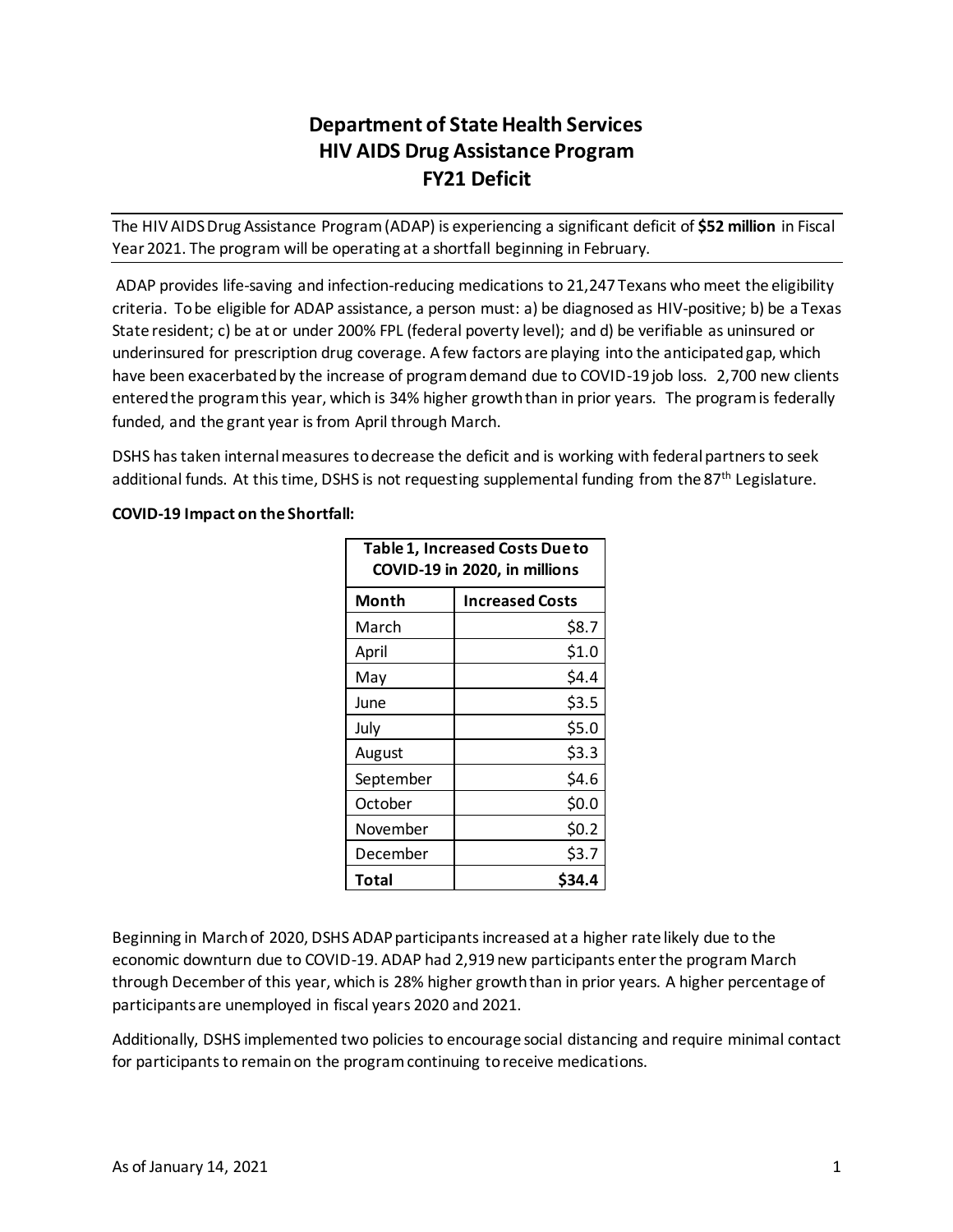- Increased the standard 30-day medication supply to a 60-day supply. This resulted in immediate increased monthly costs. This practice was discontinued October 12, 2020.
- No-contact emergency eligibility process which included an eligibility extension for those participants in need of recertification. This was discontinued on December 31, 2020.

#### **Increased Medication Cost**

Medications increased in cost by over \$1,000 per person annually, due to an increased usage in four high-cost single tablet regimens. The number of enrollees prescribed one of these medications increased from 68% to 80%.

| Table 2, Potential Solutions, in millions |  |      |  |
|-------------------------------------------|--|------|--|
| Internal Agency Transfers*                |  | 12.3 |  |
| Coronavirus Relief Fund**                 |  | 34.4 |  |
| Federal Supplemental Award**              |  | 15.0 |  |
| Federal Carryforward**                    |  | 3.0  |  |
| Total                                     |  | 64.7 |  |

### **Potential Solutions with Federal Partners**

\*Internal DSHS transfers beganin January 2021.

\*\*Amounts reflected are estimates and are not approved or guaranteed from the federal partners.

- Internal Agency Transfers. In January 2021, DSHS initiated multiple internal transfers, including allocating funds that may lapse from other programs, identifying expenditures that are eligible to be paid with Title V funds, and temporarily removing the cost of the agency's overhead from this program.
- Coronavirus Relief Fund (CRF). Met with the auditor that is reviewing the CRF funds and assisting with determining the eligibility of expenses. Since some of the shortfall is caused by an increase in clients due to COVID, and changes in policies due to COVID, the expenses may qualify. DSHS is requesting \$34.4 million in CRF. This request is not guaranteed and requires Governor office and federal approval that it is an allowable expense.
- Federal Supplemental Request HRSA is likely to respond with the award in late February 2021. DSHS requested \$51 million in supplemental funds. In the past few years, DSHS has received approximately, \$15-18 million in supplemental funds each year. This request is not guaranteed and requires federal approval.
- Request to move forward \$3 million in federal funds from previous grant years to the current grant year. HRSA is likely to respond in late February. This request is not guaranteed and requires federal approval.

#### **Internal steps to decrease the request:**

• Remove the Premium Cap for Medicare Recipients. This will increase revenue through medication rebatesby encouraging more enrollees. It will take 6-9 months to generate additional revenue.